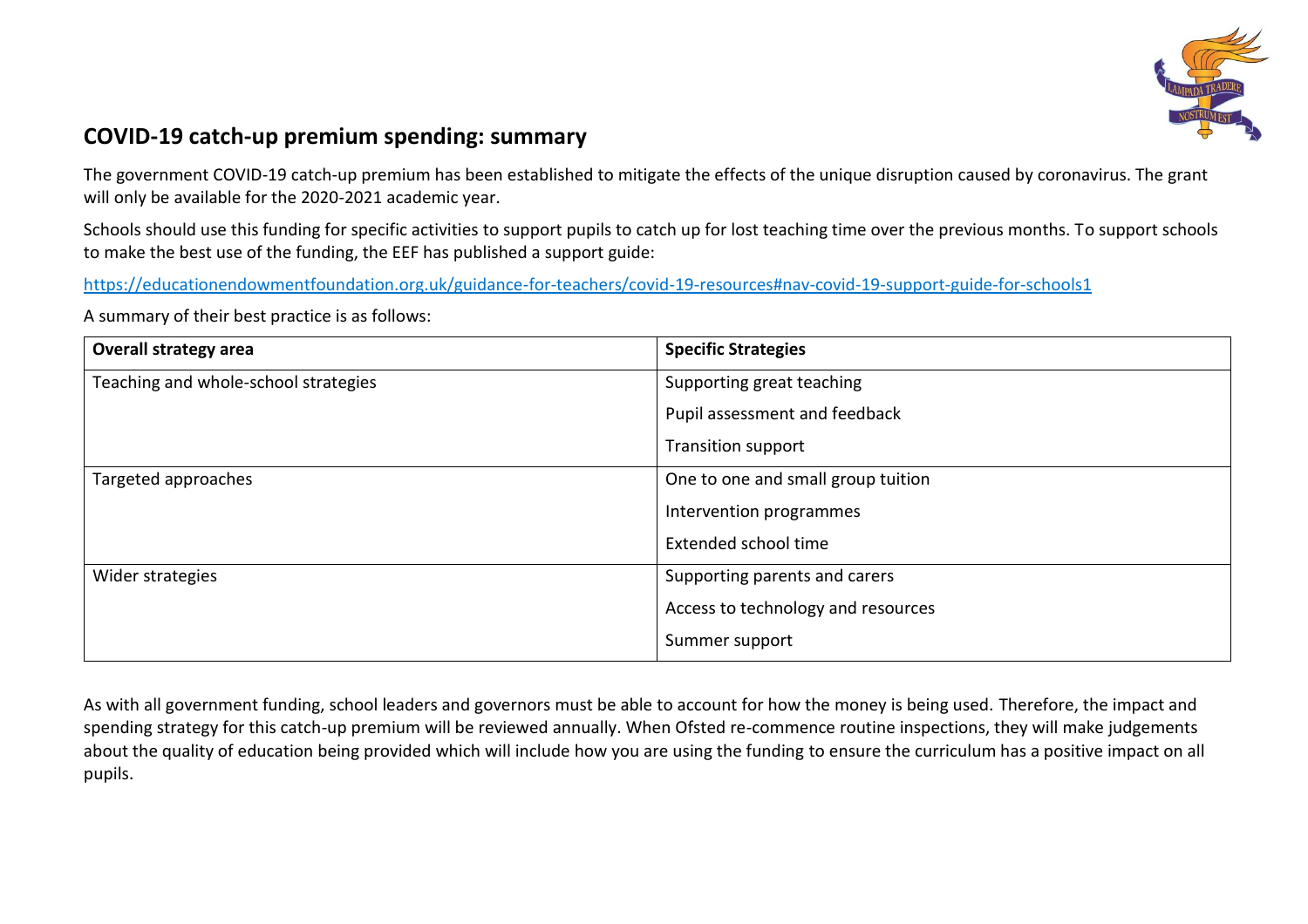| COVID CATCH UP PREMIUM STRATEGY OUTLINE        |                               |  |  |
|------------------------------------------------|-------------------------------|--|--|
| <b>School Name</b>                             | <b>Bingley Grammar School</b> |  |  |
| Headteacher                                    | Luke Weston                   |  |  |
| Amount of Covid-19 Catch Up Premium 2021-22    | £123,280                      |  |  |
| Amount of catch-up premium received per pupil: | £64                           |  |  |

## **Planned expenditure for current academic year 2021-22**

| <b>Strategy Area</b>                       | Specific strategy                                                                                                         | <b>Success Criteria</b>                                                                                                                                          | <b>Staff lead</b> | How will you make sure it is implemented well                               |
|--------------------------------------------|---------------------------------------------------------------------------------------------------------------------------|------------------------------------------------------------------------------------------------------------------------------------------------------------------|-------------------|-----------------------------------------------------------------------------|
| Teaching and<br>whole-school<br>strategies | Teaching-ensuring<br>quality first<br>teaching and<br>maintaining<br>consistency and<br>continuity of<br>staffing levels. | Pupils had access to qualified<br>staff throughout lockdown.<br>Since lockdown, no year<br>groups or classes have to be<br>sent home due to lack of<br>staffing. | <b>LAW</b>        | All classes within school, none sent home as staffing<br>levels maintained. |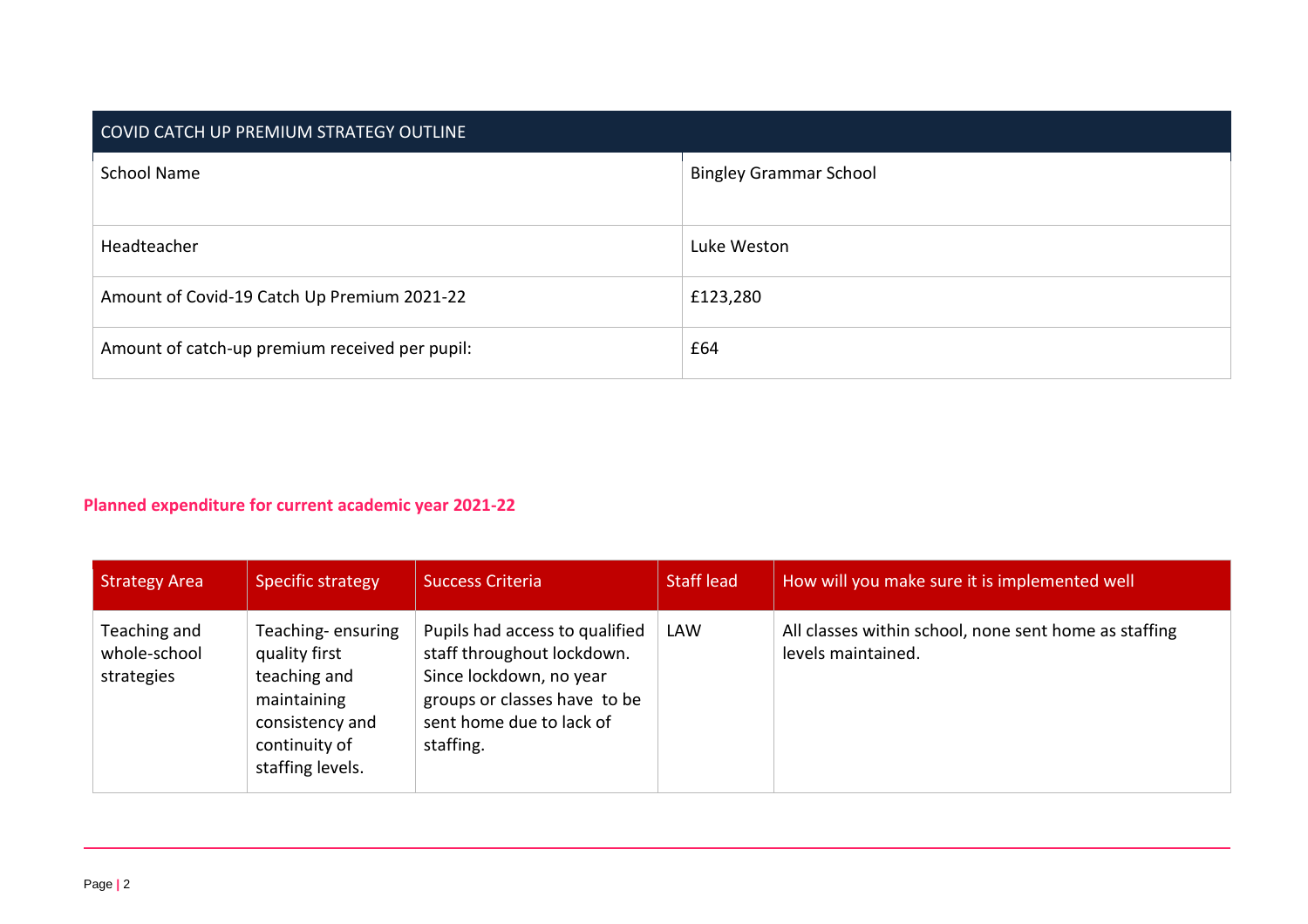| Teaching and<br>whole-school<br>strategies | Staff to be trained<br>on the effective use<br>of google<br>classroom                                                                                                                                                | Staff and students interact<br>with work to show areas of<br>development and attendance<br>maintained.                                                                                                                                                    | <b>JRS</b><br><b>SLR</b><br><b>BQM</b> | Quality assurance monitoring of lessons through drop-ins,<br>paired observations and feedback in books                                                                         |
|--------------------------------------------|----------------------------------------------------------------------------------------------------------------------------------------------------------------------------------------------------------------------|-----------------------------------------------------------------------------------------------------------------------------------------------------------------------------------------------------------------------------------------------------------|----------------------------------------|--------------------------------------------------------------------------------------------------------------------------------------------------------------------------------|
| Teaching and<br>whole-school<br>strategies | Staff CPD to further<br>develop remote<br>learning in the<br>event of future<br>lockdowns/<br>improve teaching<br>styles when<br>returning to face to<br>face teaching<br>through<br>implementation of<br>Rosenshine | Staff identify which elements<br>of remote learning are<br>beneficial to keep.<br>Resources developed<br>through remote learning.<br>Whole school CPD on<br>Rosenbshine and to re-<br>engage pupils to prevent<br>passivity in lessons after<br>lockdown. | <b>ASD</b><br><b>CPD TEAM</b>          | Staff survey will identify areas of strengths of remote<br>learning. QA of lessons will identify best practice which<br>will be shared during CPD sessions (undertaken by HOY) |
| Teaching and<br>whole-school<br>strategies | <b>Improving Literacy</b><br>at KS3: Read Aloud<br>Programme                                                                                                                                                         | All students at KS3 to have<br>specific reading lesson<br>timetables to improve<br>comprehension and reading<br>stamina                                                                                                                                   | <b>HFP</b><br><b>KAH</b><br><b>MZH</b> | <b>Student Voice</b>                                                                                                                                                           |
| <b>Strategy Area</b>                       | <b>Specific strategy</b>                                                                                                                                                                                             | <b>Success Criteria</b>                                                                                                                                                                                                                                   | <b>Staff lead</b>                      | How will you make sure it is implemented well                                                                                                                                  |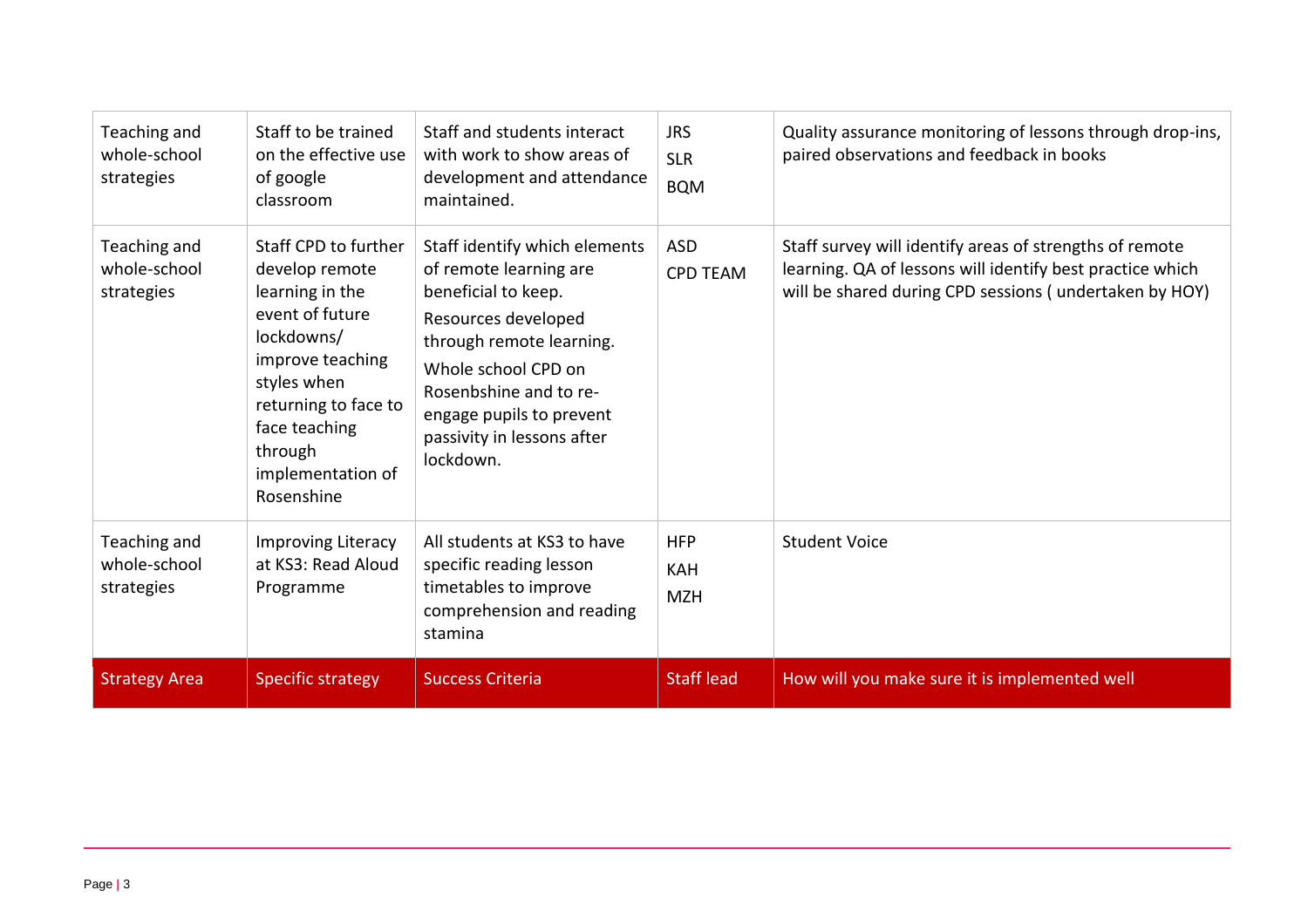| Targeted<br>approaches | Twilight group<br>tuition for Y11<br>targeted at<br>students in<br>mathematics,<br>English Lit and Lan,<br>Science, MFL,<br>History and Health<br>and Social Care | Progress made in those areas<br>of tuition.<br>After school interventions.<br>Improved attendance<br>because students feel<br>supported.                                                                                               | DCA/MZH    | Registers taken by tutors and monitored by Heads of<br>Depts                                                                                                                                                                                                |
|------------------------|-------------------------------------------------------------------------------------------------------------------------------------------------------------------|----------------------------------------------------------------------------------------------------------------------------------------------------------------------------------------------------------------------------------------|------------|-------------------------------------------------------------------------------------------------------------------------------------------------------------------------------------------------------------------------------------------------------------|
| Targeted<br>approaches | Support all<br>students with<br>accessing National<br><b>Tutoring</b><br>Programme                                                                                | Identified students have<br>access to the NTP<br>programme during after<br>school hours in school or via<br>online learning at home.<br>Main focus on vulnerable<br>students who are unable to<br>use public transport to get<br>home. | <b>MZH</b> | A register of attendance will be coordinated through the<br>tutors.<br>All Year 11 Pupil Premium students to be interviewed and<br>choose which subjects they want to be tutored in.<br>Staff placed with students and maintained and updated<br>regularly. |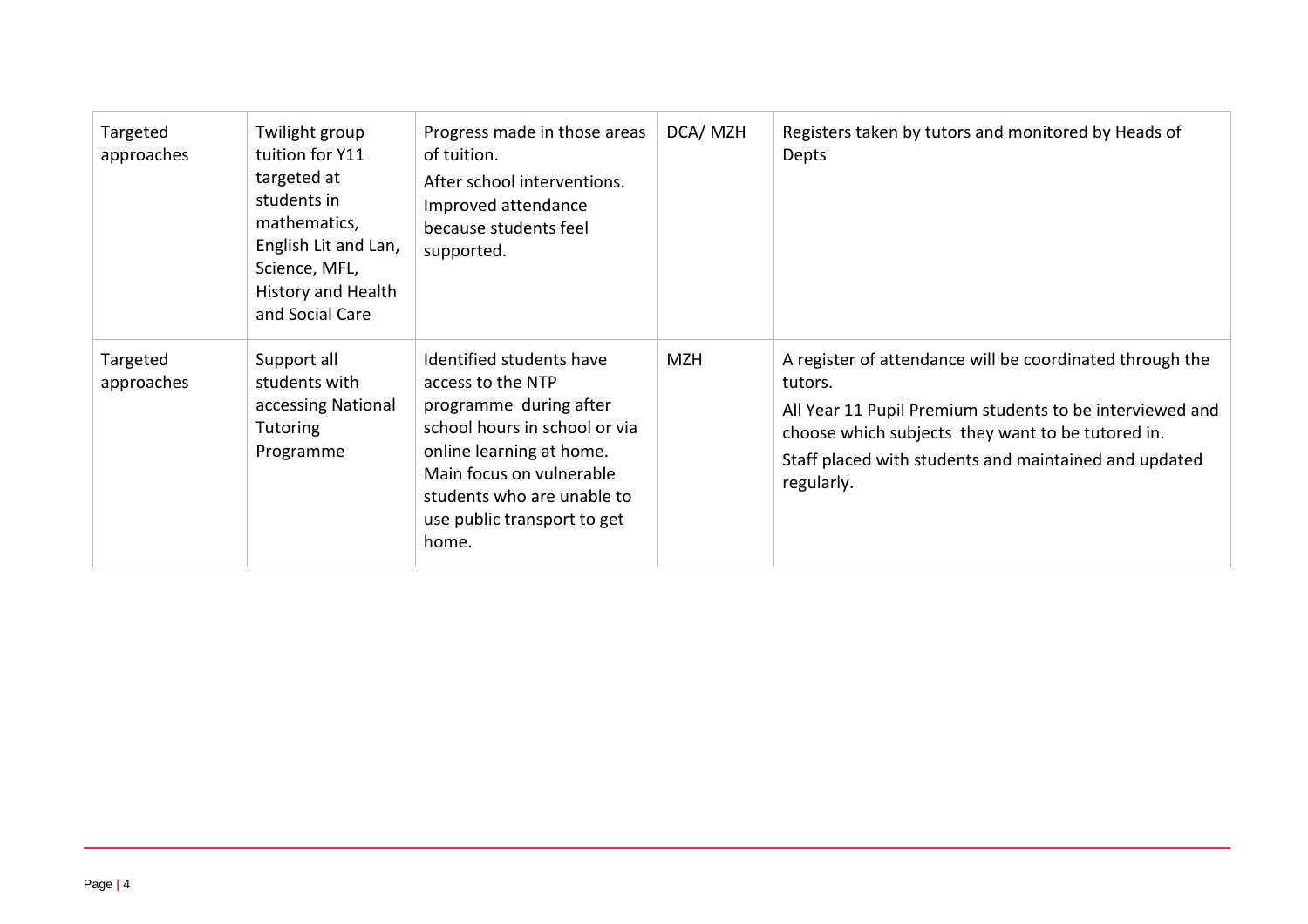| <b>Strategy Area</b> | <b>Specific strategy</b>                                                                                                                                                                                                                                                          | <b>Success Criteria</b>                                                                     | <b>Staff lead</b> | How will you make sure it<br>is implemented well                                                                      |
|----------------------|-----------------------------------------------------------------------------------------------------------------------------------------------------------------------------------------------------------------------------------------------------------------------------------|---------------------------------------------------------------------------------------------|-------------------|-----------------------------------------------------------------------------------------------------------------------|
| Wider strategies     | Chromebooks<br>provided to ensure<br>fair and equal access<br>to education for all,<br>particularly<br>disadvantaged<br>pupils. And those<br>identified as<br>vulnerable.                                                                                                         | All students have the necessary<br>equipment to access remote<br>learning opportunities.    | <b>MMA</b>        | Students' chromebooks<br>monitored. School has<br>remote access to<br>chromebook to ensure<br>safeguarding.           |
| Wider strategies     | Many families<br>suffered financial<br>hardship due to loss<br>of earnings during<br>the periods of<br>lockdown causing<br>considerable stress<br>and anxiety to many<br>families. To mitigate<br>this Arena Academy<br>established weekly<br>food banks to help<br>those in need | Food parcels delivered and<br>pupils able to concentrate and<br>attend their online lessons | <b>MMA</b>        | Food parcels delivered.<br>Work with pastoral and year<br>group leads to ensure<br>correct families are<br>supported. |